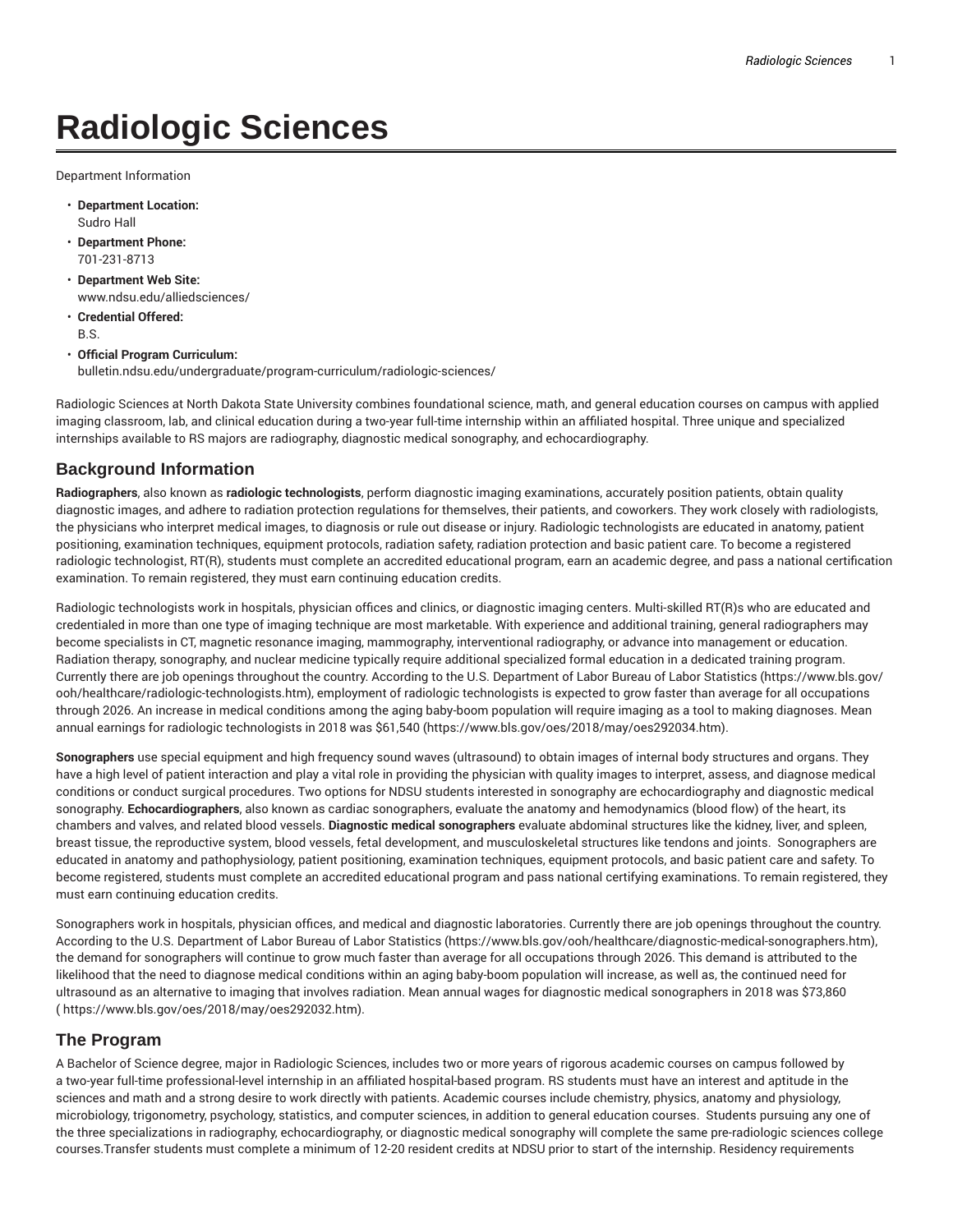vary by RS specialization. During their final year of courses on campus, qualified students will apply for the two-year internship. The internship class and clinical education prepares the graduate to work in their respective area of specialization in radiography, diagnostic medical sonography, or echocardiography. College courses and the internship classes, lab, and clinical education constitute the four-year degree awarded by NDSU. Radiography graduates are eligible to take the national certifying exam administered by the American Registry of Radiologic Technologists (https:// www.arrt.org) to earn the RT(R) credential. Sonography graduates are eligible to take national certifying exams appropriate to their specialization and administered by the American Registry for Diagnostic Medical Sonography (http://www.ardms.org/Pages/default.aspx).

#### **Internship Application and Admission**

The internship application process begins annually in the fall. Internship admission is competitive. Admission criteria are established in collaboration with affiliated hospital programs and generally includes successful completion of all college courses on campus with a minimum grade of C, grade point averages (a minimum of 2.50-3.00 is required and varies by hospital program), references, related experience, interview and ability to meet program-designated technical standards, or request accommodations to execute those skills. Technical standards include a sound intellect and emotional health to exercise good judgement even in emergencies, visual and hearing acuity, physical abilities to lift and position patients, pull, push, carry equipment, enter data, stand and walk for extended periods of times and communicate effectively. In addition, students must also comply with criminal background and student conduct requirements.

**Radiography.** Pre-RS students who apply and are accepted into the radiography internship will complete their applied classroom and clinical education in one of the following affiliated hospital-based radiologic technology programs: Avera McKennan Hospital (Sioux Falls, SD), Mercy/St Luke's Hospitals (Cedar Rapids, IA), Sanford Medical Center (Bismarck and Fargo, ND, Sioux Falls, SD), St. Cloud Hospital (St. Cloud, MN), St. Luke's College (Sioux City, IA), UnityPoint Health (Des Moines, IA), and the Veteran Affairs Medical Center (Minneapolis, MN). Affiliated hospital programs maintain programmatic accreditation through the Joint Review Committee on Education in Radiologic Technology (https://www.jrcert.org). Internship classes and clinical experience will focus on patient care, anatomy and physiology, radiation physics and protection, imaging principles, positioning, radiobiology, and pathology.

**Sonography**. Pre-RS students who apply and are accepted into one of the sonography specializations will complete the 21-month internship offered by Sanford Medical Center Fargo. Internship classes, scanning labs, and clinical experience for echocardiography will focus on adult echocardiography with rotations in pediatric and stress echo. Internship classes, scanning labs, and clinical experience in diagnostic medical sonography will focus on abdomen, OB/GYN, small parts, and vascular sonography. SMCF's sonography programs are accredited by the Commission on Accreditation of Allied Health Education Programs (https://www.caahep.org).

It is highly recommended that students interested in an RS major meet with the RS advisor at least one year prior to anticipated internship application to discuss areas of specialization, internship admission, and create a plan of study for successful completion of degree requirements. Information about the RS professions and specializations, curriculum, internship, and advising contacts are available from the NDSU Department of Allied Sciences (https://www.ndsu.edu/alliedsciences).

## **Plan of Study**

Please note this is a sample plan of study and not an official curriculum. Actual student schedules for each semester will vary depending on start year, education goals, applicable transfer credit, and course availability. Students are encouraged to work with their academic advisor on a regular basis to review degree progress and customize an individual plan of study.

| <b>First Year</b>           |                                                         |                |  |
|-----------------------------|---------------------------------------------------------|----------------|--|
| Fall                        | <b>Credits Spring</b>                                   | <b>Credits</b> |  |
| <b>CHEM 117</b>             | 3 BIOC 260                                              | 4              |  |
| CHEM 117L                   | 1 COMM 110                                              | 3              |  |
| CHP 190                     | 2 Humanities & Fine Arts (A)/<br>Cultural Diversity (D) | 3              |  |
| <b>CSCI 114</b>             | 3 MICR 202                                              | $\overline{2}$ |  |
| <b>ENGL 110<sup>*</sup></b> | 4 MICR 202L                                             |                |  |
| <b>MATH 105</b>             | 3 PSYC 111                                              | 3              |  |
| Welllness                   | 2 ENGL 120 <sup>*</sup>                                 | 3              |  |
|                             | 18                                                      | 19             |  |
| <b>Second Year</b>          |                                                         |                |  |
| Fall                        | <b>Credits Spring</b>                                   | <b>Credits</b> |  |
| <b>BIOL 220</b>             | 3 BIOL 221                                              | 3              |  |
| <b>BIOL 220L</b>            | 1 BIOL 221L                                             |                |  |
| Humanities & Fine Arts (A)  | 3 CHP 125                                               |                |  |